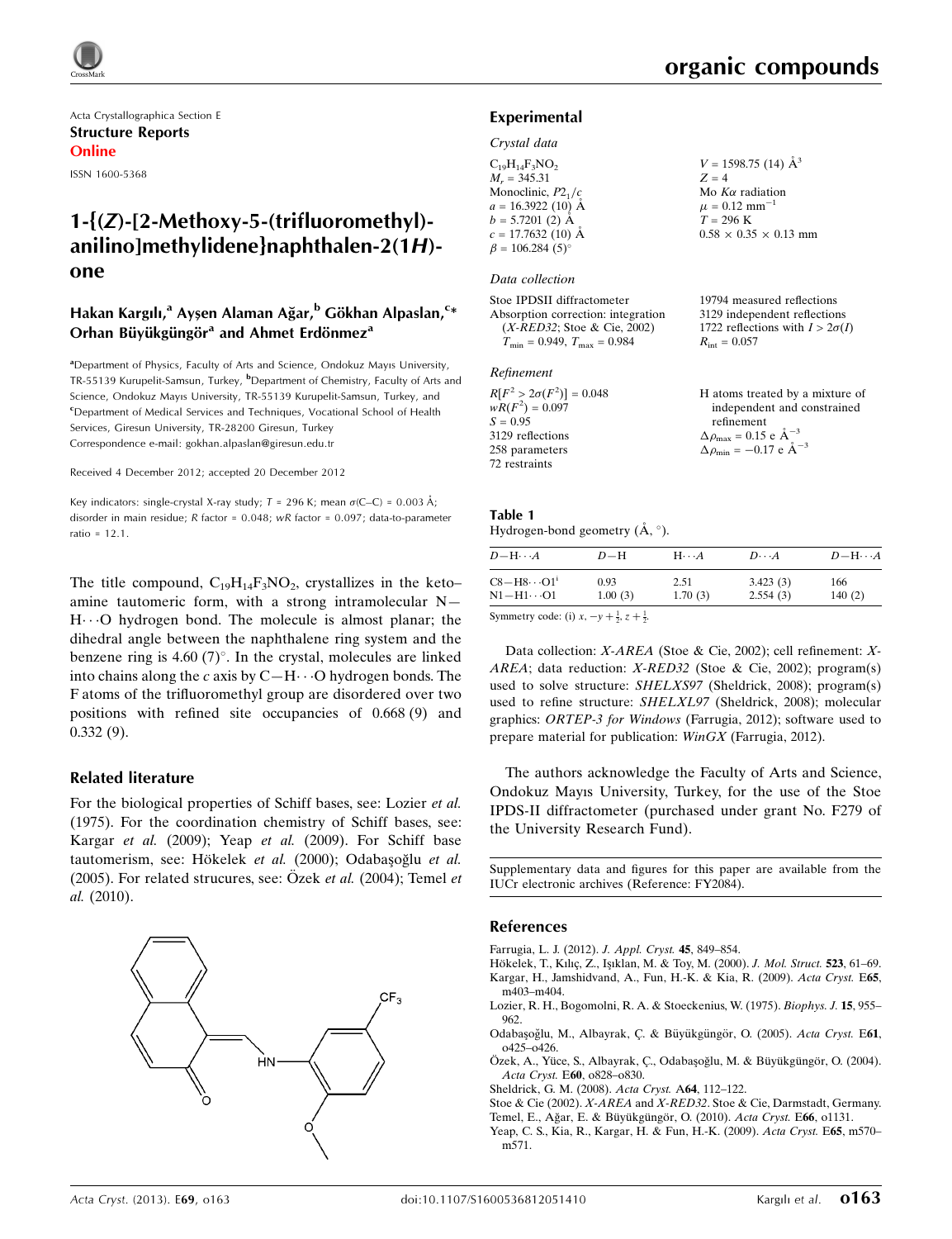# **supporting information**

*Acta Cryst.* (2013). E**69**, o163 [doi:10.1107/S1600536812051410]

## **1-{(***Z***)-[2-Methoxy-5-(trifluoromethyl)anilino]methylidene}naphthalen-2(1***H***) one**

## Hakan Kargılı, Ayşen Alaman Ağar, Gökhan Alpaslan, Orhan Büyükgüngör and Ahmet Erdönmez

## **S1. Comment**

Schiff bases often exhibit various biological activities and in many cases were shown to have antibacterial, anticancer, anti-inflammatory and antitoxic properties (Lozier *et al.*, 1975). Schiff bases have also been used as versatile ligands in coordination chemistry (Kargar *et al.*, 2009; Yeap *et al.*, 2009). There are two types of intramolecular hydrogen bonds in Schiff bases, namely N—H···O in keto (NH) (Hökelek *et al.*, 2000) and N···H—O in enol (OH) (Odabaşoǧlu *et al.*, 2005) tautomeric forms. The present X-ray investigation shows that the title compound is a Schiff base and exists in the ketoamine form in the solid state. An ORTEP-3 (Farrugia, 2012) plot of the molecule of (I) is shown in Fig. 1. The C2—O1 bond length of 1.272 (3) Å indicates double-bond character while the N1—C11 bond length of 1.322 (3) Å indicates single-bond character. These bond distances are comparable with those of compounds previously reported as keto–amine (Özek *et al.*, 2004; Temel *et al.*, 2010). The dihedral angle between the naphthalene ring system and the benzene ring is 4.60 (7)°. In the crystal, molecules are linked into chains (Fig. 2) along the *c* axis by intermolecular C-H···O hydrogen bonds (Table 1).

## **S2. Experimental**

(Z)-1-[(2-Methoxy-5-(trifluoromethyl)phenylamino)methylene]naphthalen-2(1H)-one was prepared by refluxing a mixture of a solution containing 2-hydroxy-1-naphthaldehyde (17.22 mg, 0.1 mmol) in ethanol (20 ml) and a solution containing 2-methoxy-5-(trifluoromethyl)aniline (19.12 mg, 0.1 mmol) in ethanol (20 ml). The reaction mixture was stirred for 5 h under reflux. Single crystals of the title compound for X-ray analysis were obtained by slow evaporation of an ethanol solution (Yield 84%; m.p. 472–475 K).

### **S3. Refinement**

All H atoms (except for H1) were placed in calculated positions and constrained to ride on their parent atoms, with C–H  $= 0.93$ -0.96 Å and  $U_{iso}(H) = 1.2 U_{eq}(C)[1.5U_{eq}(C)$  for the methyl H atoms]. The CF<sub>3</sub> group showed rotational disorder. For atoms F1A, F2A and F3A the site occupancy factor is 0.668 (9) and for F1B, F2B and F3B the site occupancy factor is 0.332 (9). The disorder was refined using the commands DFIX, ISOR and SIMU. DFIX was used to restrain all C—F bond lengths to 1.322 (15) Å, while the ISOR and SIMU restraints were applied for all F atoms with effective standard deviation values of 0.01 and 0.04  $\AA^2$ , respectively.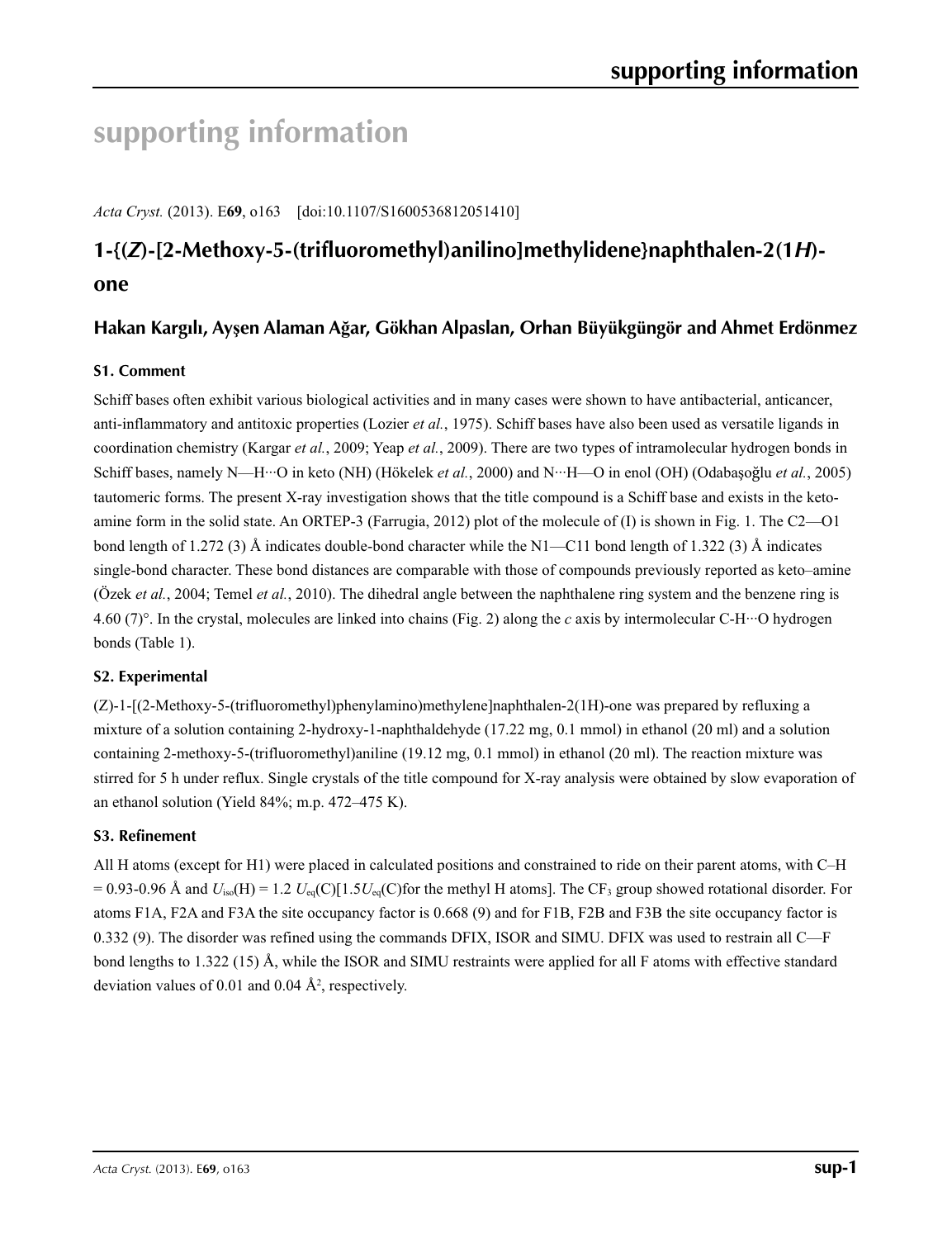

#### **Figure 1**

The molecular structure of (I), showing the atom-numbering scheme. Displacement ellipsoids are drawn at the 30% probability level.



#### **Figure 2**

Packing diagram of the title compound; dashed lines indicate intermolecular hydrogen bonds.

### **1-{(***Z***)-[2-Methoxy-5-(trifluoromethyl)anilino]methylidene}naphthalen- 2(1***H***)-one**

| Crystal data          |                      |
|-----------------------|----------------------|
| $C_{19}H_{14}F_3NO_2$ | Hall symbol: -P 2ybc |
| $M_r = 345.31$        | $a = 16.3922(10)$ Å  |
| Monoclinic, $P2_1/c$  | $b = 5.7201(2)$ Å    |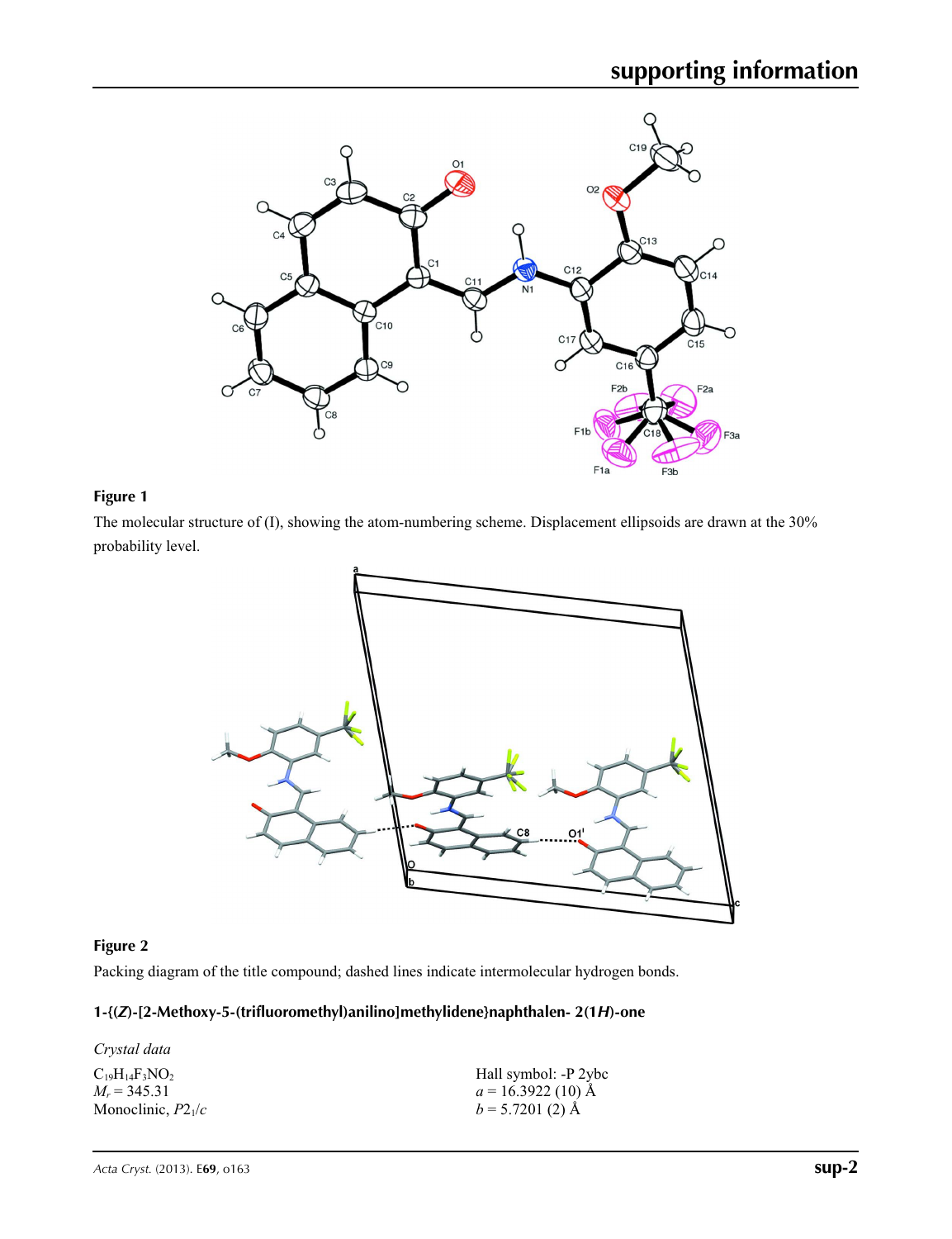Cell parameters from 15281 reflections

 $\theta$  = 1.5–28.0°  $\mu$  = 0.12 mm<sup>-1</sup>  $T = 296$  K Prism, brown

 $R_{\text{int}} = 0.057$ 

 $h = -20 \rightarrow 20$  $k = -7 \rightarrow 7$ *l* = −21→21

 $0.58 \times 0.35 \times 0.13$  mm

19794 measured reflections 3129 independent reflections 1722 reflections with  $I > 2\sigma(I)$ 

 $\theta_{\text{max}} = 26.0^{\circ}, \theta_{\text{min}} = 2.4^{\circ}$ 

 $c = 17.7632(10)$  Å  $\beta$  = 106.284 (5)<sup>o</sup>  $V = 1598.75$  (14) Å<sup>3</sup>  $Z = 4$  $F(000) = 712$  $D_x = 1.435$  Mg m<sup>-3</sup> Mo *Kα* radiation,  $\lambda = 0.71073$  Å

*Data collection*

Stoe IPDSII diffractometer Radiation source: fine-focus sealed tube Graphite monochromator Detector resolution: 6.67 pixels mm-1 *ω* scans Absorption correction: integration (*X-RED32*; Stoe & Cie, 2002)  $T_{\min}$  = 0.949,  $T_{\max}$  = 0.984

#### *Refinement*

Refinement on *F*<sup>2</sup> Least-squares matrix: full  $R[F^2 > 2\sigma(F^2)] = 0.048$  $wR(F^2) = 0.097$  $S = 0.95$ 3129 reflections 258 parameters 72 restraints Primary atom site location: structure-invariant direct methods Secondary atom site location: difference Fourier man Hydrogen site location: inferred from neighbouring sites H atoms treated by a mixture of independent and constrained refinement  $w = 1/[\sigma^2 (F_o^2) + (0.0399P)^2]$ where  $P = (F_o^2 + 2F_c^2)/3$  $(\Delta/\sigma)_{\text{max}}$  < 0.001  $\Delta\rho_{\text{max}} = 0.15$  e Å<sup>-3</sup>  $\Delta \rho_{\rm min} = -0.17$  e Å<sup>-3</sup>

#### *Special details*

**Geometry**. All esds (except the esd in the dihedral angle between two l.s. planes) are estimated using the full covariance matrix. The cell esds are taken into account individually in the estimation of esds in distances, angles and torsion angles; correlations between esds in cell parameters are only used when they are defined by crystal symmetry. An approximate (isotropic) treatment of cell esds is used for estimating esds involving l.s. planes.

**Refinement**. Refinement of  $F^2$  against ALL reflections. The weighted R-factor wR and goodness of fit S are based on  $F^2$ , conventional R-factors R are based on F, with F set to zero for negative  $F^2$ . The threshold expression of  $F^2 > 2 \text{sigma}(F^2)$  is used only for calculating R-factors(gt) etc. and is not relevant to the choice of reflections for refinement. R-factors based on  $F<sup>2</sup>$  are statistically about twice as large as those based on F, and R- factors based on ALL data will be even larger.

*Fractional atomic coordinates and isotropic or equivalent isotropic displacement parameters (Å<sup>2</sup>)* 

|                | $\mathcal{X}$ |              | Ζ           | $U_{\rm iso}*/U_{\rm eq}$ | Occ. (2) |
|----------------|---------------|--------------|-------------|---------------------------|----------|
| C <sub>1</sub> | 0.17645(13)   | 0.2354(4)    | 0.18859(12) | 0.0443(6)                 |          |
| C2             | 0.15233(15)   | 0.1866(5)    | 0.10590(13) | 0.0527(6)                 |          |
| C <sub>3</sub> | 0.10170(16)   | $-0.0181(5)$ | 0.07934(13) | 0.0589(7)                 |          |
| H <sub>3</sub> | 0.0853        | $-0.0530$    | 0.0261      | $0.071*$                  |          |
| C <sub>4</sub> | 0.07736(15)   | $-0.1601(5)$ | 0.12881(13) | 0.0573(7)                 |          |
| H <sub>4</sub> | 0.0450        | $-0.2913$    | 0.1088      | $0.069*$                  |          |
| C <sub>5</sub> | 0.09943(13)   | $-0.1173(4)$ | 0.21140(13) | 0.0459(6)                 |          |
| C <sub>6</sub> | 0.07423(15)   | $-0.2706(4)$ | 0.26206(14) | 0.0568(6)                 |          |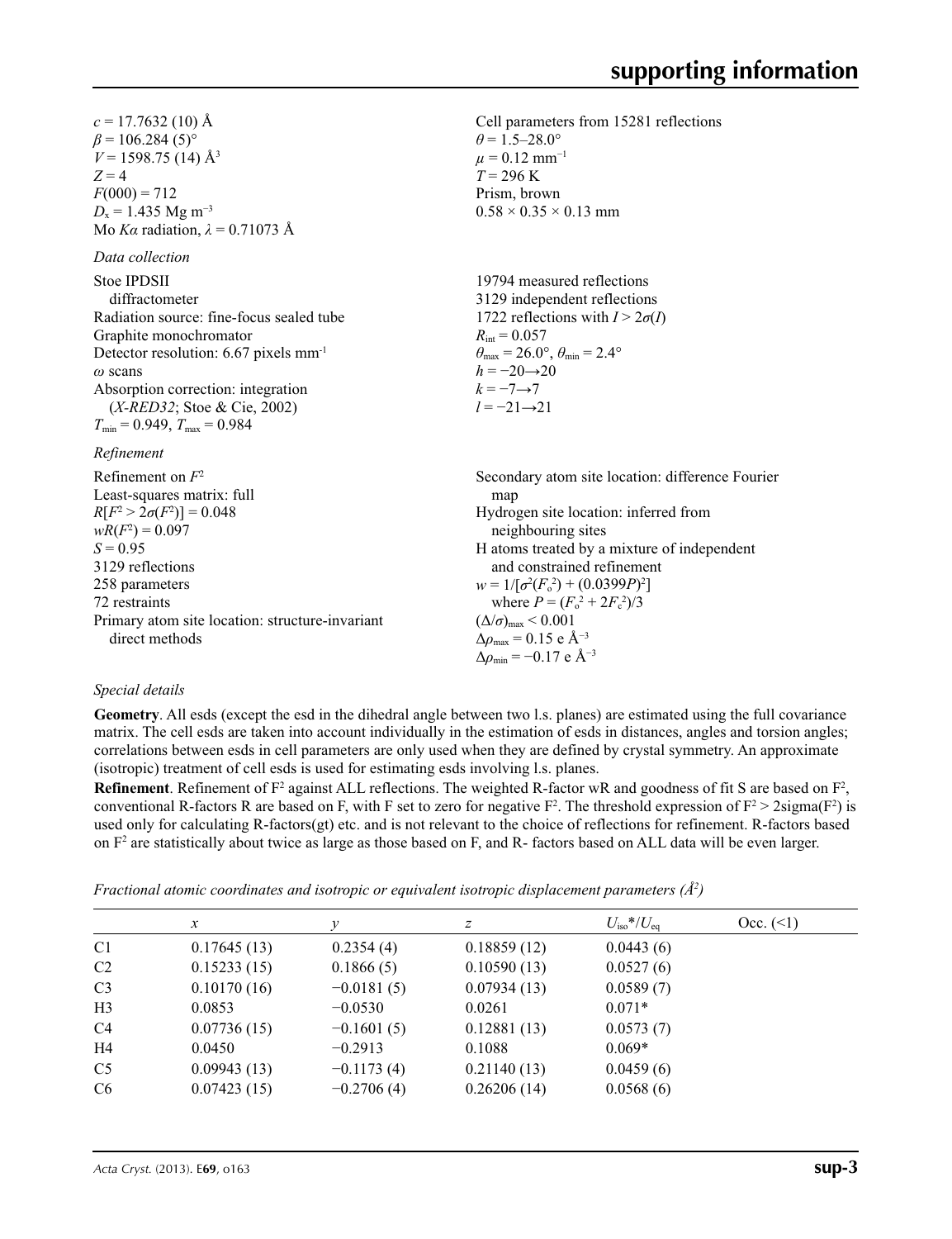| C7<br>0.09358(16)<br>$-0.2288(5)$<br>0.34056(14)<br>0.0625(7)<br>H7<br>$0.075*$<br>0.0765<br>$-0.3326$<br>0.3735<br>C8<br>$-0.0297(5)$<br>0.13909(17)<br>0.37078(13)<br>0.0611(7)<br>H8<br>$0.073*$<br>0.1519<br>0.0010<br>0.4242<br>C9<br>0.16550(15)<br>0.1225(4)<br>0.32305(12)<br>0.0543(6)<br>H9<br>0.1960<br>0.2550<br>0.3447<br>$0.065*$<br>C10<br>0.14750(13)<br>0.0831(4)<br>0.24208(12)<br>0.0424(5)<br>C11<br>0.22965(14)<br>0.4238(4)<br>0.21675(13)<br>0.0466(6)<br>H11<br>0.2449<br>0.4530<br>0.2704<br>$0.056*$<br>C12<br>0.31391(14)<br>0.7553(4)<br>0.19682(13)<br>0.0470(6)<br>C13<br>0.33425(15)<br>0.8888(4)<br>0.13842(13)<br>0.0518(6)<br>C14<br>0.38600(16)<br>1.0818(5)<br>0.15828(15)<br>0.0611(7)<br>H14<br>1.1696<br>$0.073*$<br>0.3995<br>0.1194<br>C15<br>0.41778(15)<br>1.1448(5)<br>0.23597(16)<br>0.0616(7)<br>$0.074*$<br>H15<br>0.4525<br>1.2757<br>0.2492<br>C16<br>0.39861(15)<br>1.0159(4)<br>0.29414(14)<br>0.0526(6)<br>C17<br>0.34681(14)<br>0.8209(4)<br>0.0531(6)<br>0.27413(13)<br>$0.064*$<br>H17<br>0.3341<br>0.7330<br>0.3134<br>C18<br>0.43282(19)<br>1.0816(6)<br>0.37746(17)<br>0.0706(8)<br>C19<br>0.3127(2)<br>0.9460(5)<br>0.00083(15)<br>0.0800(9)<br><b>H19A</b><br>$-0.0480$<br>0.2853<br>0.8708<br>$0.120*$<br>0.0066<br>H19B<br>0.3725<br>0.9578<br>$0.120*$<br>H19C<br>0.2893<br>1.0997<br>0.0014<br>$0.120*$<br>F1A<br>0.3844(4)<br>1.0304(15)<br>0.4230(2)<br>0.112(2)<br>0.668(9)<br>F <sub>2</sub> A<br>0.5162(2)<br>0.3989(3)<br>0.1156(18)<br>0.668(9)<br>1.0948(14)<br>F3A<br>0.4413(6)<br>1.3154(9)<br>0.3887(3)<br>0.139(2)<br>0.668(9)<br>F1B<br>0.4342(10)<br>0.897(2)<br>0.4242(4)<br>0.108(4)<br>0.332(9)<br>F <sub>2</sub> B<br>0.332(9)<br>0.4937(8)<br>0.945(3)<br>0.4172(5)<br>0.113(4)<br>F3B<br>0.3934(8)<br>1.252(3)<br>0.3936(6)<br>0.126(5)<br>0.332(9)<br>N1<br>0.25997(12)<br>0.5641(3)<br>0.17194(11)<br>0.0489(5) | H <sub>6</sub> | 0.0436 | $-0.4041$ | 0.2417 | $0.068*$ |  |
|-------------------------------------------------------------------------------------------------------------------------------------------------------------------------------------------------------------------------------------------------------------------------------------------------------------------------------------------------------------------------------------------------------------------------------------------------------------------------------------------------------------------------------------------------------------------------------------------------------------------------------------------------------------------------------------------------------------------------------------------------------------------------------------------------------------------------------------------------------------------------------------------------------------------------------------------------------------------------------------------------------------------------------------------------------------------------------------------------------------------------------------------------------------------------------------------------------------------------------------------------------------------------------------------------------------------------------------------------------------------------------------------------------------------------------------------------------------------------------------------------------------------------------------------------------------------------------------------------------------------------------------------------------------------------------------------------------------------------------------------------------------------------------------------------------------------------------------------------------------------------------------------------------|----------------|--------|-----------|--------|----------|--|
|                                                                                                                                                                                                                                                                                                                                                                                                                                                                                                                                                                                                                                                                                                                                                                                                                                                                                                                                                                                                                                                                                                                                                                                                                                                                                                                                                                                                                                                                                                                                                                                                                                                                                                                                                                                                                                                                                                       |                |        |           |        |          |  |
|                                                                                                                                                                                                                                                                                                                                                                                                                                                                                                                                                                                                                                                                                                                                                                                                                                                                                                                                                                                                                                                                                                                                                                                                                                                                                                                                                                                                                                                                                                                                                                                                                                                                                                                                                                                                                                                                                                       |                |        |           |        |          |  |
|                                                                                                                                                                                                                                                                                                                                                                                                                                                                                                                                                                                                                                                                                                                                                                                                                                                                                                                                                                                                                                                                                                                                                                                                                                                                                                                                                                                                                                                                                                                                                                                                                                                                                                                                                                                                                                                                                                       |                |        |           |        |          |  |
|                                                                                                                                                                                                                                                                                                                                                                                                                                                                                                                                                                                                                                                                                                                                                                                                                                                                                                                                                                                                                                                                                                                                                                                                                                                                                                                                                                                                                                                                                                                                                                                                                                                                                                                                                                                                                                                                                                       |                |        |           |        |          |  |
|                                                                                                                                                                                                                                                                                                                                                                                                                                                                                                                                                                                                                                                                                                                                                                                                                                                                                                                                                                                                                                                                                                                                                                                                                                                                                                                                                                                                                                                                                                                                                                                                                                                                                                                                                                                                                                                                                                       |                |        |           |        |          |  |
|                                                                                                                                                                                                                                                                                                                                                                                                                                                                                                                                                                                                                                                                                                                                                                                                                                                                                                                                                                                                                                                                                                                                                                                                                                                                                                                                                                                                                                                                                                                                                                                                                                                                                                                                                                                                                                                                                                       |                |        |           |        |          |  |
|                                                                                                                                                                                                                                                                                                                                                                                                                                                                                                                                                                                                                                                                                                                                                                                                                                                                                                                                                                                                                                                                                                                                                                                                                                                                                                                                                                                                                                                                                                                                                                                                                                                                                                                                                                                                                                                                                                       |                |        |           |        |          |  |
|                                                                                                                                                                                                                                                                                                                                                                                                                                                                                                                                                                                                                                                                                                                                                                                                                                                                                                                                                                                                                                                                                                                                                                                                                                                                                                                                                                                                                                                                                                                                                                                                                                                                                                                                                                                                                                                                                                       |                |        |           |        |          |  |
|                                                                                                                                                                                                                                                                                                                                                                                                                                                                                                                                                                                                                                                                                                                                                                                                                                                                                                                                                                                                                                                                                                                                                                                                                                                                                                                                                                                                                                                                                                                                                                                                                                                                                                                                                                                                                                                                                                       |                |        |           |        |          |  |
|                                                                                                                                                                                                                                                                                                                                                                                                                                                                                                                                                                                                                                                                                                                                                                                                                                                                                                                                                                                                                                                                                                                                                                                                                                                                                                                                                                                                                                                                                                                                                                                                                                                                                                                                                                                                                                                                                                       |                |        |           |        |          |  |
|                                                                                                                                                                                                                                                                                                                                                                                                                                                                                                                                                                                                                                                                                                                                                                                                                                                                                                                                                                                                                                                                                                                                                                                                                                                                                                                                                                                                                                                                                                                                                                                                                                                                                                                                                                                                                                                                                                       |                |        |           |        |          |  |
|                                                                                                                                                                                                                                                                                                                                                                                                                                                                                                                                                                                                                                                                                                                                                                                                                                                                                                                                                                                                                                                                                                                                                                                                                                                                                                                                                                                                                                                                                                                                                                                                                                                                                                                                                                                                                                                                                                       |                |        |           |        |          |  |
|                                                                                                                                                                                                                                                                                                                                                                                                                                                                                                                                                                                                                                                                                                                                                                                                                                                                                                                                                                                                                                                                                                                                                                                                                                                                                                                                                                                                                                                                                                                                                                                                                                                                                                                                                                                                                                                                                                       |                |        |           |        |          |  |
|                                                                                                                                                                                                                                                                                                                                                                                                                                                                                                                                                                                                                                                                                                                                                                                                                                                                                                                                                                                                                                                                                                                                                                                                                                                                                                                                                                                                                                                                                                                                                                                                                                                                                                                                                                                                                                                                                                       |                |        |           |        |          |  |
|                                                                                                                                                                                                                                                                                                                                                                                                                                                                                                                                                                                                                                                                                                                                                                                                                                                                                                                                                                                                                                                                                                                                                                                                                                                                                                                                                                                                                                                                                                                                                                                                                                                                                                                                                                                                                                                                                                       |                |        |           |        |          |  |
|                                                                                                                                                                                                                                                                                                                                                                                                                                                                                                                                                                                                                                                                                                                                                                                                                                                                                                                                                                                                                                                                                                                                                                                                                                                                                                                                                                                                                                                                                                                                                                                                                                                                                                                                                                                                                                                                                                       |                |        |           |        |          |  |
|                                                                                                                                                                                                                                                                                                                                                                                                                                                                                                                                                                                                                                                                                                                                                                                                                                                                                                                                                                                                                                                                                                                                                                                                                                                                                                                                                                                                                                                                                                                                                                                                                                                                                                                                                                                                                                                                                                       |                |        |           |        |          |  |
|                                                                                                                                                                                                                                                                                                                                                                                                                                                                                                                                                                                                                                                                                                                                                                                                                                                                                                                                                                                                                                                                                                                                                                                                                                                                                                                                                                                                                                                                                                                                                                                                                                                                                                                                                                                                                                                                                                       |                |        |           |        |          |  |
|                                                                                                                                                                                                                                                                                                                                                                                                                                                                                                                                                                                                                                                                                                                                                                                                                                                                                                                                                                                                                                                                                                                                                                                                                                                                                                                                                                                                                                                                                                                                                                                                                                                                                                                                                                                                                                                                                                       |                |        |           |        |          |  |
|                                                                                                                                                                                                                                                                                                                                                                                                                                                                                                                                                                                                                                                                                                                                                                                                                                                                                                                                                                                                                                                                                                                                                                                                                                                                                                                                                                                                                                                                                                                                                                                                                                                                                                                                                                                                                                                                                                       |                |        |           |        |          |  |
|                                                                                                                                                                                                                                                                                                                                                                                                                                                                                                                                                                                                                                                                                                                                                                                                                                                                                                                                                                                                                                                                                                                                                                                                                                                                                                                                                                                                                                                                                                                                                                                                                                                                                                                                                                                                                                                                                                       |                |        |           |        |          |  |
|                                                                                                                                                                                                                                                                                                                                                                                                                                                                                                                                                                                                                                                                                                                                                                                                                                                                                                                                                                                                                                                                                                                                                                                                                                                                                                                                                                                                                                                                                                                                                                                                                                                                                                                                                                                                                                                                                                       |                |        |           |        |          |  |
|                                                                                                                                                                                                                                                                                                                                                                                                                                                                                                                                                                                                                                                                                                                                                                                                                                                                                                                                                                                                                                                                                                                                                                                                                                                                                                                                                                                                                                                                                                                                                                                                                                                                                                                                                                                                                                                                                                       |                |        |           |        |          |  |
|                                                                                                                                                                                                                                                                                                                                                                                                                                                                                                                                                                                                                                                                                                                                                                                                                                                                                                                                                                                                                                                                                                                                                                                                                                                                                                                                                                                                                                                                                                                                                                                                                                                                                                                                                                                                                                                                                                       |                |        |           |        |          |  |
|                                                                                                                                                                                                                                                                                                                                                                                                                                                                                                                                                                                                                                                                                                                                                                                                                                                                                                                                                                                                                                                                                                                                                                                                                                                                                                                                                                                                                                                                                                                                                                                                                                                                                                                                                                                                                                                                                                       |                |        |           |        |          |  |
|                                                                                                                                                                                                                                                                                                                                                                                                                                                                                                                                                                                                                                                                                                                                                                                                                                                                                                                                                                                                                                                                                                                                                                                                                                                                                                                                                                                                                                                                                                                                                                                                                                                                                                                                                                                                                                                                                                       |                |        |           |        |          |  |
|                                                                                                                                                                                                                                                                                                                                                                                                                                                                                                                                                                                                                                                                                                                                                                                                                                                                                                                                                                                                                                                                                                                                                                                                                                                                                                                                                                                                                                                                                                                                                                                                                                                                                                                                                                                                                                                                                                       |                |        |           |        |          |  |
|                                                                                                                                                                                                                                                                                                                                                                                                                                                                                                                                                                                                                                                                                                                                                                                                                                                                                                                                                                                                                                                                                                                                                                                                                                                                                                                                                                                                                                                                                                                                                                                                                                                                                                                                                                                                                                                                                                       |                |        |           |        |          |  |
|                                                                                                                                                                                                                                                                                                                                                                                                                                                                                                                                                                                                                                                                                                                                                                                                                                                                                                                                                                                                                                                                                                                                                                                                                                                                                                                                                                                                                                                                                                                                                                                                                                                                                                                                                                                                                                                                                                       |                |        |           |        |          |  |
|                                                                                                                                                                                                                                                                                                                                                                                                                                                                                                                                                                                                                                                                                                                                                                                                                                                                                                                                                                                                                                                                                                                                                                                                                                                                                                                                                                                                                                                                                                                                                                                                                                                                                                                                                                                                                                                                                                       |                |        |           |        |          |  |
|                                                                                                                                                                                                                                                                                                                                                                                                                                                                                                                                                                                                                                                                                                                                                                                                                                                                                                                                                                                                                                                                                                                                                                                                                                                                                                                                                                                                                                                                                                                                                                                                                                                                                                                                                                                                                                                                                                       |                |        |           |        |          |  |
| O <sub>1</sub><br>0.17545(12)<br>0.05715(9)<br>0.0707(5)<br>0.3149(3)                                                                                                                                                                                                                                                                                                                                                                                                                                                                                                                                                                                                                                                                                                                                                                                                                                                                                                                                                                                                                                                                                                                                                                                                                                                                                                                                                                                                                                                                                                                                                                                                                                                                                                                                                                                                                                 |                |        |           |        |          |  |
| O2<br>0.29915(11)<br>0.8115(3)<br>0.0651(5)<br>0.06414(9)                                                                                                                                                                                                                                                                                                                                                                                                                                                                                                                                                                                                                                                                                                                                                                                                                                                                                                                                                                                                                                                                                                                                                                                                                                                                                                                                                                                                                                                                                                                                                                                                                                                                                                                                                                                                                                             |                |        |           |        |          |  |
| $0.100(10)*$<br>H1<br>0.2375(18)<br>0.521(5)<br>0.1153(17)                                                                                                                                                                                                                                                                                                                                                                                                                                                                                                                                                                                                                                                                                                                                                                                                                                                                                                                                                                                                                                                                                                                                                                                                                                                                                                                                                                                                                                                                                                                                                                                                                                                                                                                                                                                                                                            |                |        |           |        |          |  |

*Atomic displacement parameters (Å2 )*

|                | $U^{11}$   | $L^{22}$   | $U^{\beta 3}$ | $U^{12}$      | $U^{13}$   | $L^{23}$      |
|----------------|------------|------------|---------------|---------------|------------|---------------|
| C <sub>1</sub> | 0.0468(13) | 0.0434(15) | 0.0421(12)    | 0.0046(11)    | 0.0116(10) | 0.0010(11)    |
| C <sub>2</sub> | 0.0547(14) | 0.0570(16) | 0.0451(13)    | 0.0073(13)    | 0.0120(11) | 0.0037(13)    |
| C <sub>3</sub> | 0.0589(16) | 0.0727(19) | 0.0403(12)    | 0.0039(14)    | 0.0064(11) | $-0.0073(13)$ |
| C <sub>4</sub> | 0.0540(15) | 0.0602(17) | 0.0557(15)    | $-0.0027(13)$ | 0.0117(12) | $-0.0125(13)$ |
| C <sub>5</sub> | 0.0426(13) | 0.0439(14) | 0.0516(13)    | 0.0045(11)    | 0.0141(10) | $-0.0030(11)$ |
| C <sub>6</sub> | 0.0534(15) | 0.0492(16) | 0.0699(16)    | $-0.0039(12)$ | 0.0207(13) | $-0.0024(13)$ |
| C7             | 0.0706(17) | 0.0593(18) | 0.0631(16)    | $-0.0044(15)$ | 0.0281(13) | 0.0099(14)    |
| C8             | 0.0710(17) | 0.0699(19) | 0.0436(13)    | $-0.0054(15)$ | 0.0179(12) | 0.0046(13)    |
| C9             | 0.0596(15) | 0.0574(17) | 0.0458(13)    | $-0.0090(13)$ | 0.0144(11) | $-0.0018(12)$ |
| C10            | 0.0391(12) | 0.0447(14) | 0.0431(12)    | 0.0036(11)    | 0.0113(9)  | 0.0015(11)    |
|                |            |            |               |               |            |               |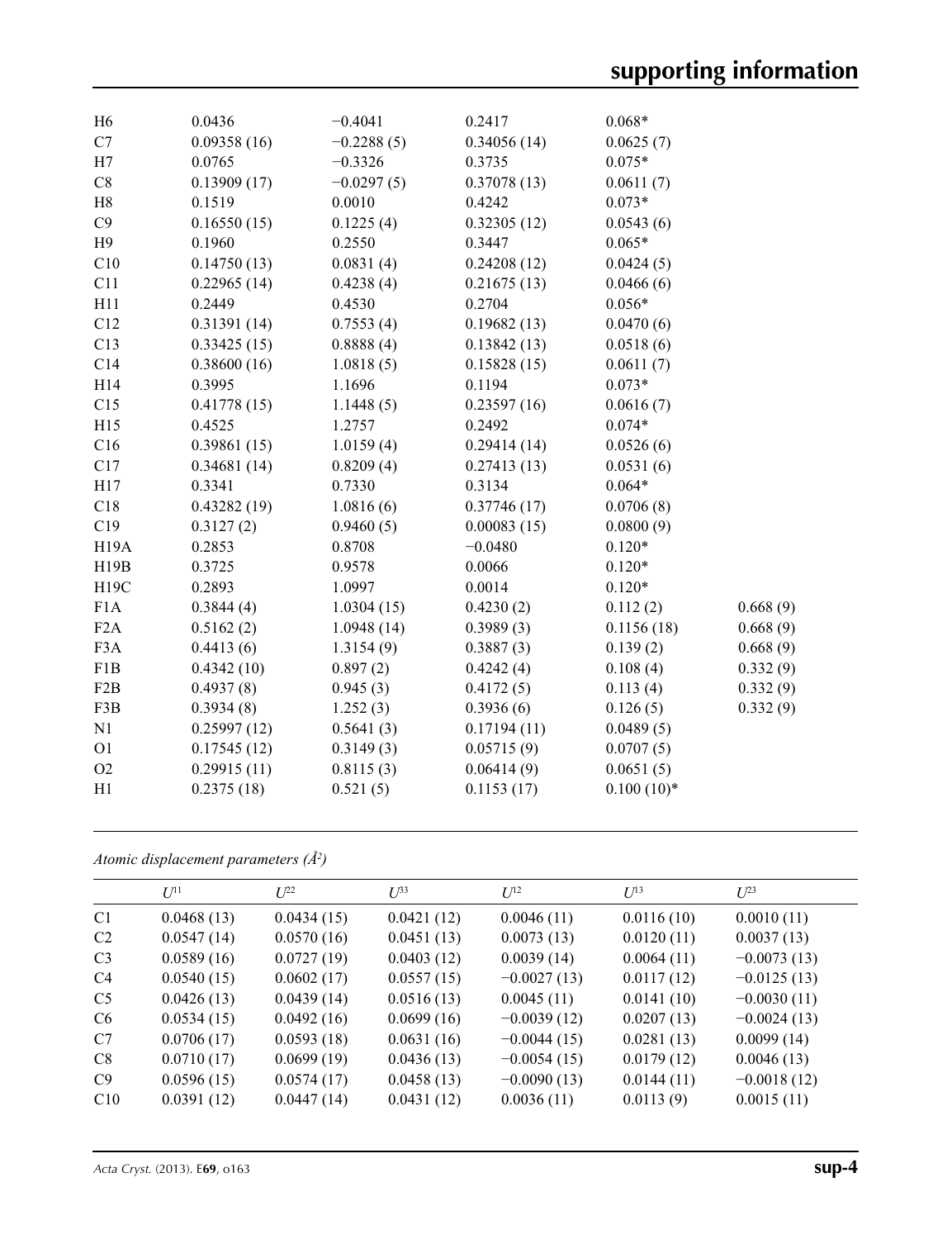# **supporting information**

| C11              | 0.0485(13) | 0.0489(15) | 0.0447(12) | 0.0066(12)    | 0.0167(11)  | 0.0070(12)    |
|------------------|------------|------------|------------|---------------|-------------|---------------|
| C12              | 0.0470(13) | 0.0420(14) | 0.0551(14) | 0.0081(12)    | 0.0195(11)  | 0.0077(12)    |
| C13              | 0.0521(14) | 0.0543(17) | 0.0534(15) | 0.0044(12)    | 0.0221(12)  | 0.0049(12)    |
| C <sub>14</sub>  | 0.0652(16) | 0.0610(18) | 0.0643(17) | $-0.0004(15)$ | 0.0298(13)  | 0.0125(14)    |
| C15              | 0.0542(16) | 0.0566(17) | 0.0786(18) | $-0.0081(13)$ | 0.0259(14)  | 0.0024(15)    |
| C16              | 0.0476(14) | 0.0523(16) | 0.0598(15) | $-0.0011(12)$ | 0.0180(11)  | 0.0005(13)    |
| C17              | 0.0549(14) | 0.0540(16) | 0.0538(14) | 0.0009(13)    | 0.0206(12)  | 0.0088(12)    |
| C18              | 0.065(2)   | 0.070(2)   | 0.077(2)   | $-0.0131(18)$ | 0.0216(16)  | $-0.0105(18)$ |
| C19              | 0.099(2)   | 0.090(2)   | 0.0601(16) | $-0.0002(18)$ | 0.0382(15)  | 0.0151(16)    |
| F1A              | 0.114(3)   | 0.164(5)   | 0.0654(19) | $-0.055(3)$   | 0.036(2)    | $-0.023(2)$   |
| F2A              | 0.072(2)   | 0.171(5)   | 0.091(2)   | $-0.037(3)$   | 0.0024(16)  | $-0.023(3)$   |
| F <sub>3</sub> A | 0.222(6)   | 0.094(3)   | 0.104(3)   | $-0.050(4)$   | 0.048(4)    | $-0.029(2)$   |
| F1B              | 0.144(8)   | 0.118(6)   | 0.058(3)   | $-0.058(6)$   | 0.024(5)    | 0.008(4)      |
| F2B              | 0.086(6)   | 0.154(8)   | 0.080(5)   | 0.052(6)      | $-0.006(4)$ | $-0.029(5)$   |
| F3B              | 0.129(7)   | 0.140(9)   | 0.100(5)   | 0.047(6)      | 0.018(5)    | $-0.061(6)$   |
| N1               | 0.0534(12) | 0.0474(13) | 0.0470(11) | 0.0008(10)    | 0.0156(9)   | 0.0033(10)    |
| O <sub>1</sub>   | 0.0933(14) | 0.0756(13) | 0.0442(9)  | $-0.0021(11)$ | 0.0208(9)   | 0.0103(9)     |
| O <sub>2</sub>   | 0.0776(12) | 0.0706(13) | 0.0525(10) | $-0.0053(10)$ | 0.0273(9)   | 0.0083(9)     |
|                  |            |            |            |               |             |               |

## *Geometric parameters (Å, º)*

| $C1 - C11$       | 1.388(3)   | $C12 - C13$       | 1.402(3)  |
|------------------|------------|-------------------|-----------|
| $C1 - C2$        | 1.437(3)   | $C13 - 02$        | 1.357(3)  |
| $C1 - C10$       | 1.463(3)   | $C13-C14$         | 1.377(3)  |
| $C2 - 01$        | 1.272(3)   | $C14 - C15$       | 1.379(3)  |
| $C2-C3$          | 1.436(3)   | $C14 - H14$       | 0.9300    |
| $C3-C4$          | 1.337(3)   | $C15 - C16$       | 1.376(3)  |
| $C3-H3$          | 0.9300     | $C15 - H15$       | 0.9300    |
| $C4 - C5$        | 1.430(3)   | $C16 - C17$       | 1.387(3)  |
| $C4 - H4$        | 0.9300     | $C16 - C18$       | 1.477(4)  |
| $C5-C6$          | 1.399(3)   | $C17 - H17$       | 0.9300    |
| $C5 - C10$       | 1.411(3)   | $C18 - F3B$       | 1.248(8)  |
| $C6-C7$          | 1.362(3)   | $C18 - F2B$       | 1.308(8)  |
| $C6 - H6$        | 0.9300     | $C18 - F1A$       | 1.315(4)  |
| $C7-C8$          | 1.385(3)   | $C18 - F2A$       | 1.315(4)  |
| $C7 - H7$        | 0.9300     | $C18 - F1B$       | 1.339(8)  |
| $C8-C9$          | 1.367(3)   | $C18 - F3A$       | 1.354(5)  |
| $C8 - H8$        | 0.9300     | $C19 - 02$        | 1.430(3)  |
| $C9 - C10$       | 1.403(3)   | C19-H19A          | 0.9600    |
| $C9 - H9$        | 0.9300     | C19-H19B          | 0.9600    |
| $C11 - N1$       | 1.322(3)   | C19-H19C          | 0.9600    |
| $C11 - H11$      | 0.9300     | $F2A - F3A$       | 1.735(10) |
| $C12 - C17$      | 1.379(3)   | $F1B - F2B$       | 1.05(2)   |
| $C12 - N1$       | 1.398(3)   | $N1 - H1$         | 1.00(3)   |
|                  |            |                   |           |
| $C11-C1-C2$      | 119.0(2)   | $C13-C14-C15$     | 119.9(2)  |
| $C11 - C1 - C10$ | 120.90(19) | $C13 - C14 - H14$ | 120.0     |
| $C2-C1-C10$      | 120.1(2)   | $C15-C14-H14$     | 120.0     |
|                  |            |                   |           |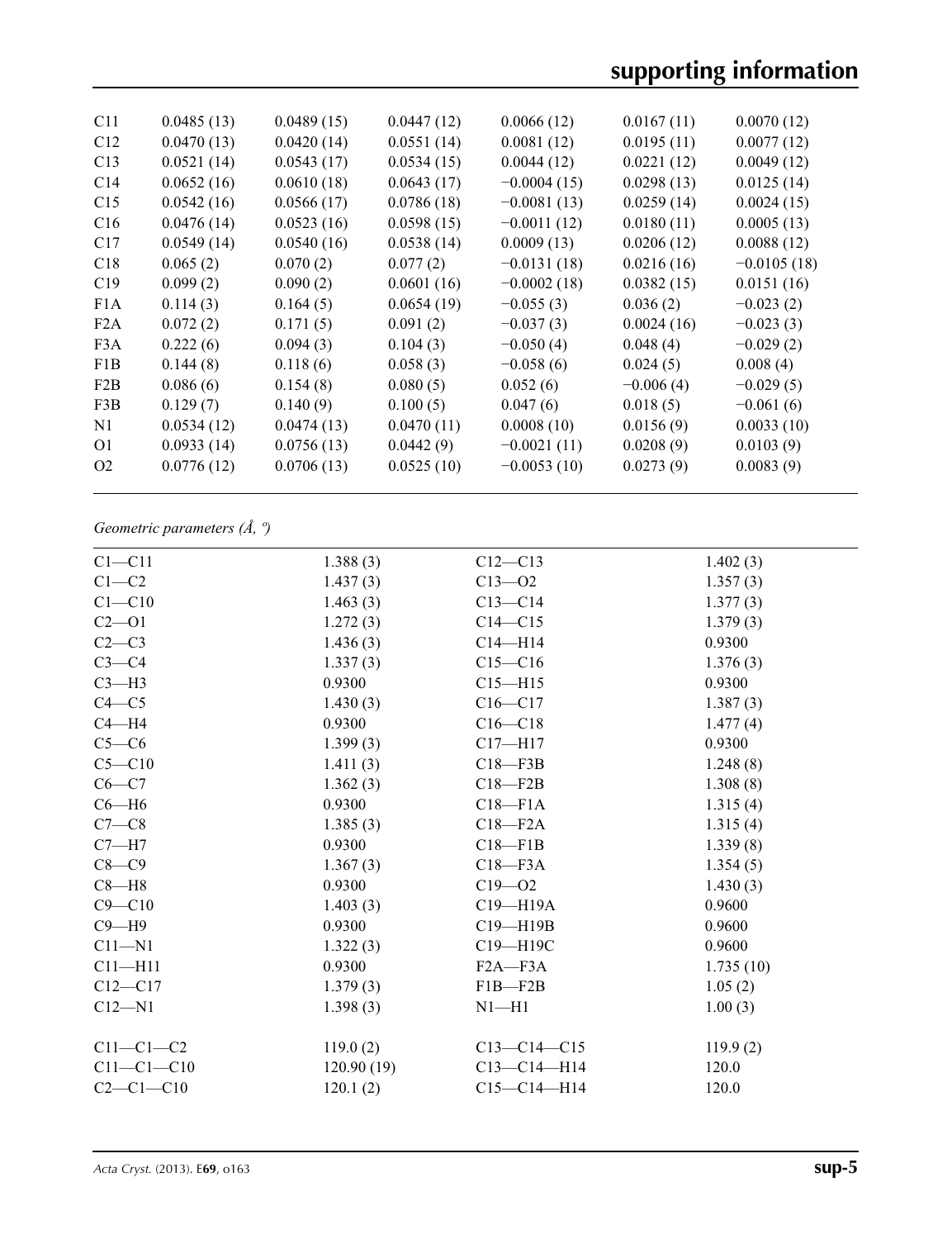| $O1 - C2 - C3$       | 120.1(2)    | $C16-C15-C14$       | 120.7(2)     |
|----------------------|-------------|---------------------|--------------|
| $O1 - C2 - C1$       | 122.3(2)    | $C16 - C15 - H15$   | 119.7        |
| $C3-C2-C1$           | 117.5(2)    | $C14 - C15 - H15$   | 119.7        |
| $C4-C3-C2$           | 122.1(2)    | $C15 - C16 - C17$   | 119.4(2)     |
| $C4-C3-H3$           | 119.0       | $C15-C16-C18$       | 120.9(3)     |
| $C2-C3-H3$           | 119.0       | $C17 - C16 - C18$   | 119.7(2)     |
| $C3-C4-C5$           | 122.3(2)    | $C12-C17-C16$       | 121.0(2)     |
| $C3-C4-H4$           | 118.9       | $C12-C17-H17$       | 119.5        |
| $C5-C4-H4$           | 118.9       | $C16-C17-H17$       | 119.5        |
| $C6-C5-C10$          | 119.6(2)    | $F3B - C18 - F2B$   | 135.2(6)     |
| $C6-C5-C4$           | 121.1(2)    | $F1A - C18 - F2A$   | 126.4(4)     |
| $C10-C5-C4$          | 119.2(2)    | $F3B - C18 - F1B$   | 113.3(7)     |
| $C7-C6-C5$           | 121.5(2)    | $F2B - C18 - F1B$   | 46.8(11)     |
| $C7-C6-H6$           | 119.3       | $F1A - C18 - F3A$   |              |
|                      |             |                     | 100.6(4)     |
| $C5-C6-H6$           | 119.3       | $F2A - C18 - F3A$   | 81.1(6)      |
| $C6-C7-C8$           | 119.1(2)    | F3B-C18-C16         | 110.7(5)     |
| $C6 - C7 - H7$       | 120.4       | $F2B-C18-C16$       | 114.0(4)     |
| $C8-C7-H7$           | 120.4       | $F1A - C18 - C16$   | 115.8(3)     |
| $C9 - C8 - C7$       | 120.9(2)    | $F2A - C18 - C16$   | 112.1(3)     |
| $C9-C8-H8$           | 119.6       | $F1B-C18-C16$       | 110.9(4)     |
| $C7-C8-H8$           | 119.6       | F3A-C18-C16         | 113.2(4)     |
| $C8 - C9 - C10$      | 121.4(2)    | $O2 - C19 - H19A$   | 109.5        |
| $C8-C9-H9$           | 119.3       | $O2 - C19 - H19B$   | 109.5        |
| $C10-C9-H9$          | 119.3       | H19A-C19-H19B       | 109.5        |
| $C9 - C10 - C5$      | 117.4(2)    | O2-C19-H19C         | 109.5        |
| $C9 - C10 - C1$      | 123.9(2)    | $H19A - C19 - H19C$ | 109.5        |
| $C5 - C10 - C1$      | 118.73(19)  | H19B-C19-H19C       | 109.5        |
| $N1-C11-C1$          | 124.0(2)    | $C18 - F2A - F3A$   | 50.4(3)      |
| $N1 - C11 - H11$     | 118.0       | $C18 - F3A - F2A$   | 48.5(3)      |
| $Cl - Cl1 - H11$     | 118.0       | $F2B-F1B-C18$       | 65.0(8)      |
| $C17 - C12 - N1$     | 124.3(2)    | $F1B - F2B - C18$   | 68.1(8)      |
| $C17 - C12 - C13$    | 118.8(2)    | $C11 - N1 - C12$    | 126.6(2)     |
| $N1 - C12 - C13$     | 116.9(2)    | $C11 - N1 - H1$     | 111.3(17)    |
| $O2 - C13 - C14$     | 125.0(2)    | $C12 - N1 - H1$     | 122.1(17)    |
| $O2 - C13 - C12$     | 114.7(2)    | $C13 - 02 - C19$    | 118.2(2)     |
| $C14 - C13 - C12$    | 120.3(2)    |                     |              |
|                      |             |                     |              |
| $C11-C1-C2-01$       | $-2.7(3)$   | $C18-C16-C17-C12$   | 180.0(2)     |
| $C10-C1-C2-01$       |             | $C15-C16-C18-F3B$   | 76.5(10)     |
|                      | 179.5(2)    |                     |              |
| $C11-C1-C2-C3$       | 176.1(2)    | $C17-C16-C18-F3B$   | $-103.8(10)$ |
| $C10-C1-C2-C3$       | $-1.7(3)$   | $C15-C16-C18-F2B$   | $-106.0(11)$ |
| $O1 - C2 - C3 - C4$  | 178.8(2)    | $C17-C16-C18-F2B$   | 73.6 (11)    |
| $C1 - C2 - C3 - C4$  | $-0.1(3)$   | $C15-C16-C18-F1A$   | 149.0(5)     |
| $C2 - C3 - C4 - C5$  | 0.5(4)      | $C17-C16-C18-F1A$   | $-31.4(6)$   |
| $C3 - C4 - C5 - C6$  | $-179.0(2)$ | $C15-C16-C18-F2A$   | $-55.9(5)$   |
| $C3 - C4 - C5 - C10$ | 0.9(3)      | $C17-C16-C18-F2A$   | 123.7(5)     |
| $C10-C5-C6-C7$       | 1.3(3)      | $C15-C16-C18-F1B$   | $-156.9(9)$  |
| $C4 - C5 - C6 - C7$  | $-178.7(2)$ | $C17-C16-C18-F1B$   | 22.8(10)     |